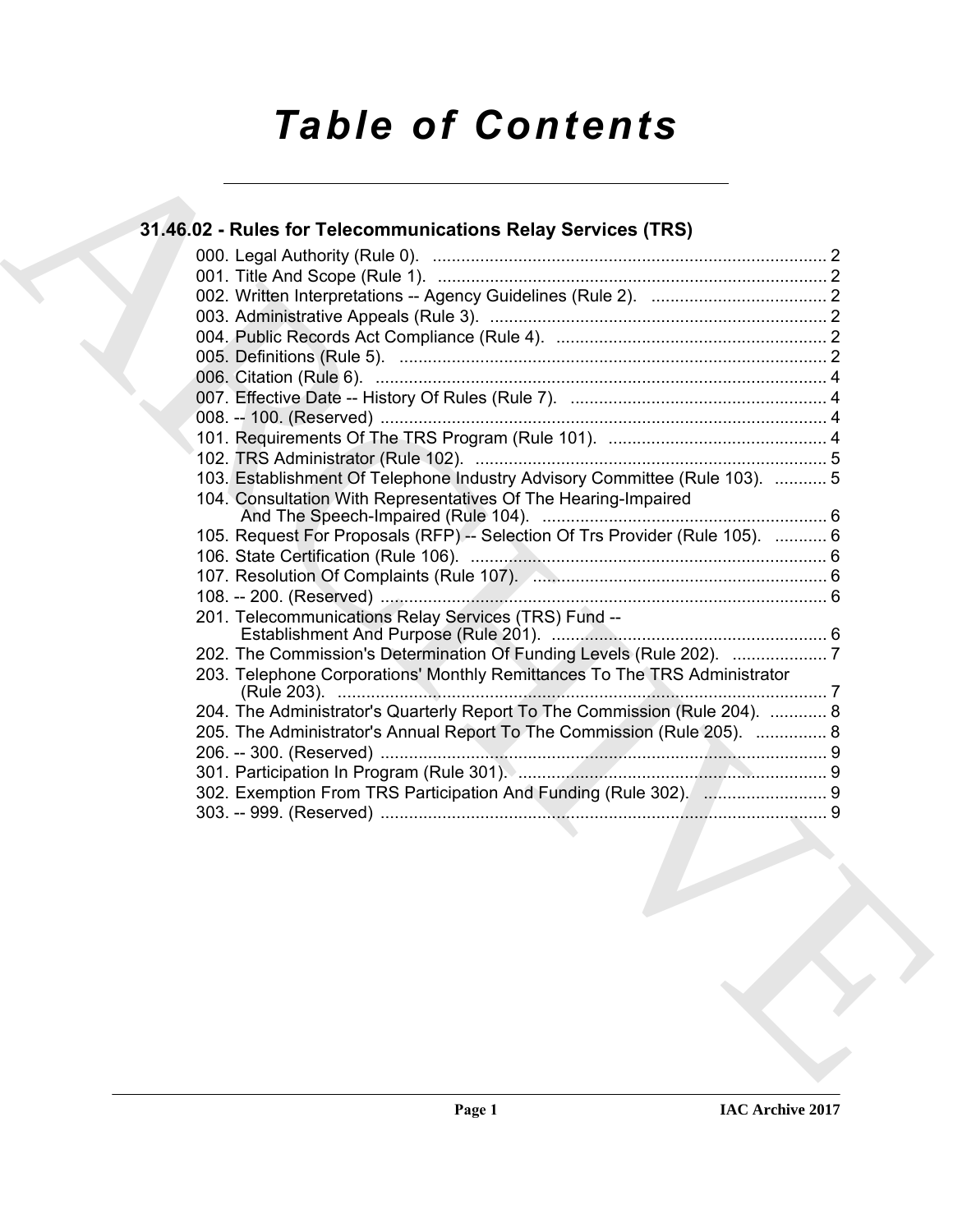#### **IDAPA 31 TITLE 46 CHAPTER 02**

## **31.46.02 - RULES FOR TELECOMMUNICATIONS RELAY SERVICES (TRS)**

#### <span id="page-1-1"></span><span id="page-1-0"></span>**000. LEGAL AUTHORITY (RULE 0).**

These rules are adopted under the general legal authority of Chapter 13, Title 62, Idaho Code, and the specific authority of Section 61-1306, Idaho Code. (7-1-93)

#### <span id="page-1-2"></span>**001. TITLE AND SCOPE (RULE 1).**

The name of this chapter is "Rules for Telecommunications Relay Services (TRS)." This chapter has the following scope: It governs provision of telecommunications relay services (TRS) in Idaho. (7-1-93)

#### <span id="page-1-3"></span>**002. WRITTEN INTERPRETATIONS -- AGENCY GUIDELINES (RULE 2).**

**31.46.62 CHULES FOR TELECOMMUNICATIONS RELAY SERVICES (TRS)**<br> **CHULES FOR TELECOMMUNICATIONS RELAY SERVICES (TRS)**<br> **CHULES FOR TELECOMMUNICATIONS RELAY SERVICES (TRS)**<br> **CHULES FOR TELECOMMUNICATIONS RELAY SERVICES (T** For rulemakings conducted before July 1, 1993, written interpretations to these rules in the form of explanatory comments accompanying the order of proposed rulemaking and review of comments submitted in the order adopting these rules are maintained in the files of the Secretary of the Idaho Public Utilities Commission and are available from the office of the Commission Secretary. The Commission Secretary may be contacted in writing at the Idaho Public Utilities Commission, PO Box 83720, Boise, Idaho 83720-0074, or may be reached by telephone at (208) 334- 0300. For rulemakings conducted after July 1, 1993, written interpretations to these rules in the form of explanatory comments accompanying the notice of proposed rulemaking that originally proposed the rules and review of comments submitted in the rulemaking decision adopting these rules are published in the issues of the Idaho Administrative Bulletin proposing or adopting the rules. (7-1-93) Administrative Bulletin proposing or adopting the rules.

#### <span id="page-1-4"></span>**003. ADMINISTRATIVE APPEALS (RULE 3).**

Any telephone corporation aggrieved by any decision of the Universal Service Fund Administrator, the Telecommunications Relay System Administrator, or the Commission Staff that affects any of the telephone corporation's interests under these rules may petition the Commission to review the decision of the Universal Service Fund Administrator, the Telecommunications Relay System Administrator, or the Commission Staff by filing a formal petition according to the Commission's Rules of Procedure, IDAPA 31.01.01.000 et seq. (7-1-93)

#### <span id="page-1-5"></span>**004. PUBLIC RECORDS ACT COMPLIANCE (RULE 4).**

Subsection 205.05 details which papers filed in connection with the administration of the Telecommunications Relay Service Fund are public records and which are trade secrets exempt from disclosure under Section 74-107(1), Idaho Code. (4-5-00)  $\text{Code.} \tag{4-5-00}$ 

#### <span id="page-1-7"></span><span id="page-1-6"></span>**005. DEFINITIONS (RULE 5).**

As used in these rules: (7-1-93)

<span id="page-1-8"></span>**01. Administrator**. "Administrator" means the person with whom the Idaho Public Utilities Commission contracts to administer the program for delivery of telecommunications relay services. See Section 61-  $1302(1)$ , Idaho Code.

<span id="page-1-9"></span>**02. American Sign Language (ASL)**. "American sign language" means a visual language based on hand shape, position, movement, and orientation of the hands in relation to each other and the body. See 47 C.F.R.  $(7-1-93)$  $64.601(1).$  (7-1-93)

<span id="page-1-10"></span>**03. ASCII**. "ASCII" is an acronym for American Standard Code for Information Interexchange, which employs an eight-bit code and can operate at any standard transmission baud rate including 300, 1200,  $\overline{2400}$ , and higher. See 47 C.F.R. 64.601(2). higher. See  $47$  C.F.R.  $64.601(2)$ .

<span id="page-1-11"></span>**04. Baudot**. "Baudot" means a seven (7) bit code, only five (5) of which are information bits. Baudot was used by some text telephones to communicate with each other at a forty-five point five (45.5) baud rate. See 47<br>C.F.R. 64.601(3). (7-1-93)  $C.F.R. 64.601(3).$ 

<span id="page-1-12"></span>**Communications Assistant (CA)**. "Communications assistant (CA)" means a person who transliterates conversation from text to voice and from voice to text between two (2) end users of TRS. CAs are also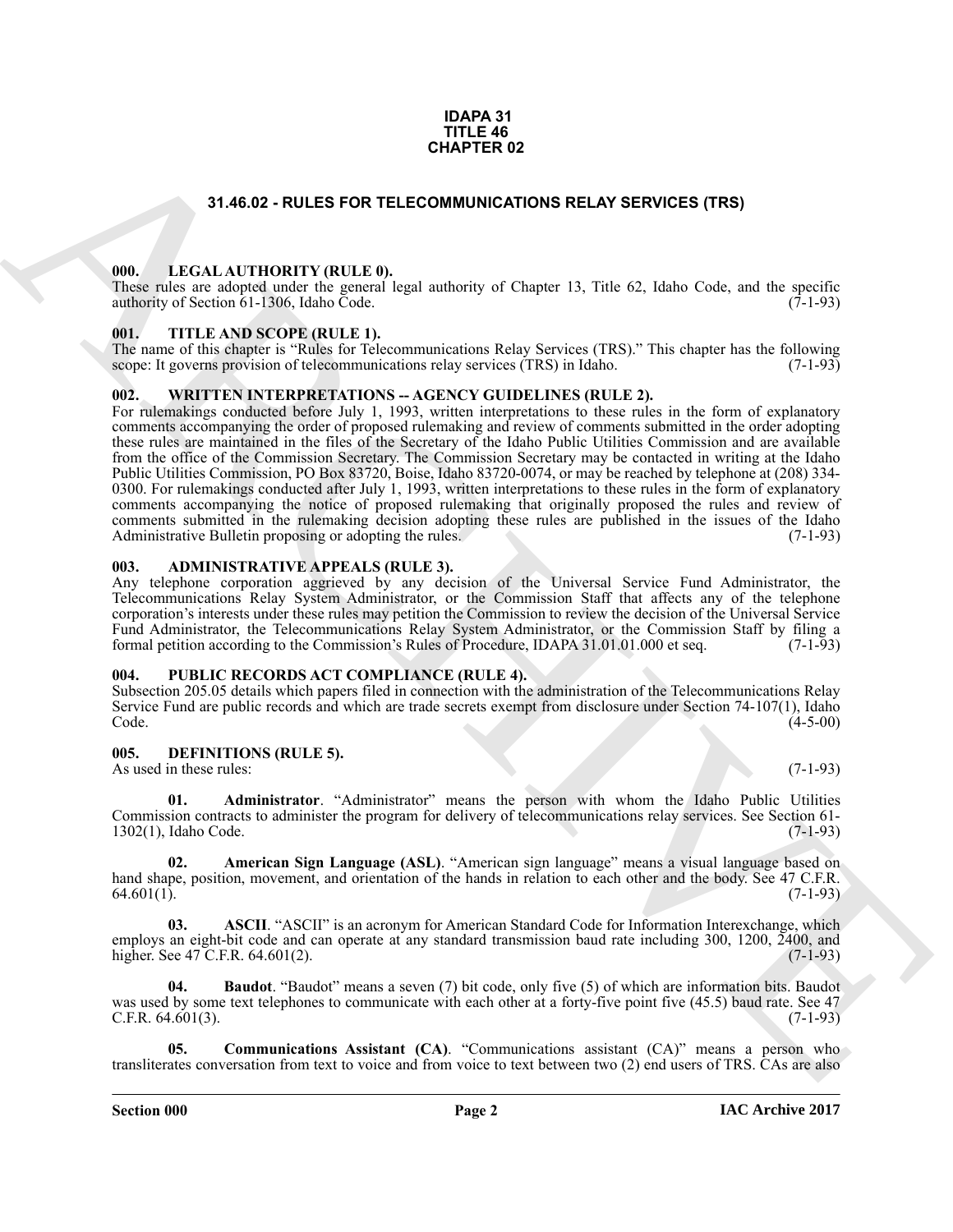known by terms such as "TRS operator" or "TDD operator." See 47 C.F.R. 64.601(5). (7-1-93)

<span id="page-2-0"></span>**06. Communications Impaired**. "Communications impaired" means individuals who are hearingimpaired or speech-impaired as defined in Title IV, Section 401, Americans with Disabilities Act of 1990, Public Law 101-336, 47 U.S.C. 225, or regulations promulgated pursuant to that Act, in particular, 47 C.F.R. 64.601 et seq. See Section 61-1302(3), Idaho Code. (7-1-93)

<span id="page-2-1"></span>**07. Hearing Carry Over (HCO)**. "Hearing carry over (HCO)" means a reduced form of TRS where the person with a speech disability is able to listen to the other end user and, in reply, the CA speaks the text as typed by the person with the speech disability. The CA does not type any conversation. See 47 C.F.R. 64.601(6). (7-1-93)

<span id="page-2-2"></span>**08. Local Exchange Company**. "Local exchange company" means a telephone corporation that provides access lines to residential and business customers with the associated transmission of two-way interactive switched voice communication within a geographic area where basic local exchange rates rather than message telecommunications service rates apply. See Section 61-1302(4), Idaho Code. (7-1-93)

<span id="page-2-3"></span>**09. Message Telecommunications Service (MTS)**. "Message telecommunications service (MTS)" means the transmission of two-way interactive switched voice communication between local exchange areas for which charges are made on a per-unit basis, not including Wide Area Telecommunications Service (WATS) (or its equivalent) or individually negotiated contracts for telecommunication services. See Section 62-603(6), Idaho Code, as adopted by reference in Section 61-1302(5), Idaho Code. (7-1-93)

<span id="page-2-4"></span>**10. Program**. "Program" means the effort directed by the administrator to establish and operate an stem to provide telecommunications relay services. See Section 61-1302(5), Idaho Code. (7-1-93) Idaho system to provide telecommunications relay services. See Section 61-1302(5), Idaho Code.

<span id="page-2-6"></span><span id="page-2-5"></span>**11. Telephone Corporation**. "Telephone corporation" means every corporation or person, their lessees, trustees, or receivers appointed by any court whatsoever, providing telecommunication services for compensation within this State, except telephone corporations solely providing radio paging, mobile radio telecommunications services, answering services (including computerized or otherwise automated answering or voice message services), or one-way transmission to subscribers of video programming, or other programming service, and subscriber interaction, if any, that is required for the selection of video programming or other programming service. See Section 62-603(14), Idaho Code, as adopted by reference in Section 61-1302(7), Idaho Code.  $(3-29-17)$ Code. (3-29-17)

**Folshic columns of the system of the system for Felsence and Research in the system of the system of the system of the system of the system of the system of the system of the system of the system of the system of the sys 12. Telecommunications Relay Services (TRS)**. "Telecommunications relay services (TRS)" mean services through which a communications-impaired person, using specialized telecommunications equipment, may send and receive messages to and from a non-communications-impaired person whose telephone is not equipped with specialized telecommunications equipment and through which a non-communications-impaired person may, by using voice communication, send and receive messages to and from a communications-impaired person. This term includes services that enable two-way communication between an individual who uses a text telephone or other non-voice terminal device and an individual who does not use such a device. TRS supersedes the terms "dual party relay system," "message relay services," and "TDD relay." See Section 61-1302(8), Idaho Code, and 47 C.F.R. 64.601(7). (7-1-93)

<span id="page-2-7"></span>**13. Text Telephone (TT)**. "Text telephone (TT)" means a machine that employs graphic communication in the transmission of coded signals through a wire or radio communications system. TT supersedes the term "TDD" or "telecommunications device for the deaf." See 47 C.F.R. 64.601(a). (7-1-93)

<span id="page-2-8"></span>**14. Universal Service Fund (USF)**. "Universal service fund (USF)" means the fund established by the Commission pursuant to Section 62-610, Idaho Code, and this Commission's rules codified at IDAPA 31.46.01.000, et seq. The USF has an administrator whose duties are set forth by this Commission's rules and this Commission's contract with the administrator. See IDAPA 31.46.01.102. (7-1-93)

<span id="page-2-9"></span>**15. Voice Carry Over (VCO)**. "Voice carry over (VCO)" means a reduced form of TRS where the person with the hearing disability is able to speak directly to the other end-user. The CA types responses back to the person with the hearing disability. The CA does not speak on behalf of the TT users. See 47 C.F.R. 64.601(9).

(7-1-93)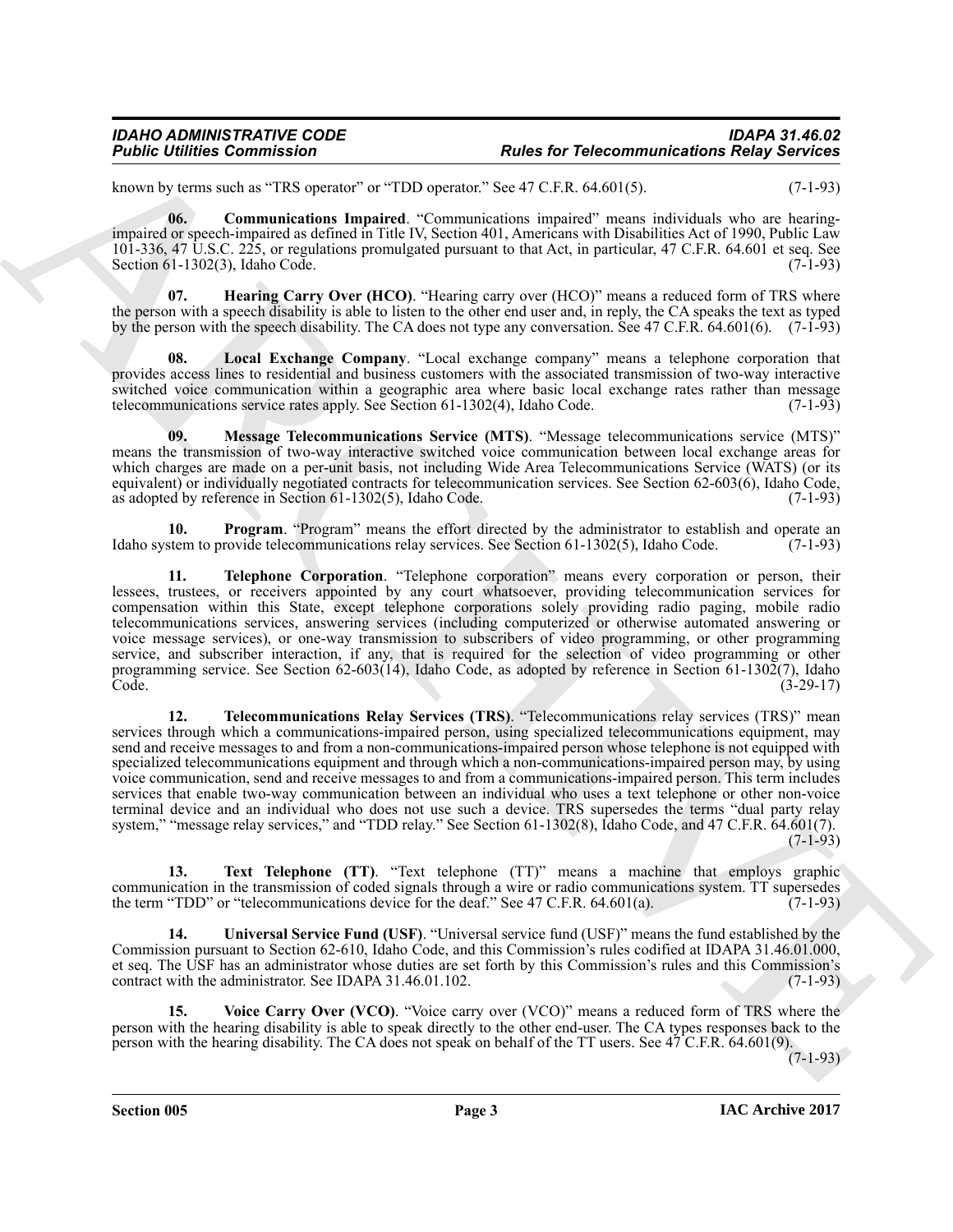#### <span id="page-3-0"></span>**006. CITATION (RULE 6).**

The official citation of these rules is IDAPA 31.46.02.000 et seq. For example, this rule is cited as IDAPA 31.46.02.006. In documents submitted to the Commission or issued by the Commission, these rules may be cited by their short title of Telecommunications Relay Services Rules (TRSR) and the parenthetical rule number. For example, this rule may be cited as TRSR 6. (7-1-93)

#### <span id="page-3-1"></span>**007. EFFECTIVE DATE -- HISTORY OF RULES (RULE 7).**

The Commission adopted predecessors to these rules in 1992. They were most recently codified at IDAPA 31.D.12. They were readopted and reformatted by rulemaking decision in docket number 31-4602-9301, effective July 1, 1993. The history of rulemaking proceedings preceding the initiation of the publishing of the Idaho Administrative Bulletin and the Idaho Administrative Code is available from the Commission Secretary. (7-1-93)

#### <span id="page-3-2"></span>**008. -- 100. (RESERVED)**

#### <span id="page-3-6"></span>**THE TRS PROGRAM, ADMINISTRATOR, AND PROVIDER RULES 101 THROUGH 200**

#### <span id="page-3-4"></span><span id="page-3-3"></span>**101. REQUIREMENTS OF THE TRS PROGRAM (RULE 101).**

**01. Operational Requirements**. State or federal law imposes the following operational requirements upon a TRS provider: (7-1-93)

**a.** TRS must be provided twenty-four  $(24)$  hours per day, seven  $(7)$  days per week, every day of the  $(47 \text{ U.S.C. } 225(d)(1)(C)$ ;  $47 \text{ C.F.R. } 64.604(b)(4)$ ; Section  $61-1303(2)(a)$ , Idaho Code.  $(7-1-93)$ year. See 47 U.S.C. 225(d)(1)(C); 47 C.F.R. 64.604(b)(4); Section 61-1303(2)(a), Idaho Code.

**b.** The TRS provider shall not refuse calls or limit the length of calls using TRS, except that providers of TRS may decline to complete a call because credit authorization has been denied. See 47 U.S.C. 225(d)(1)(E); 47 C.F.R. 64.604(a)(3). C.F.R.  $64.604(a)(3)$ .

**c.** The TRS provider must be capable of communicating with text telephone users using either the ASCII or Baudot format, at any speed generally in use. See 47 C.F.R. 64.604(b)(1). (7-1-93)

**d.** Except during network failure, the TRS provider shall answer eighty-five percent (85%) of all calls within ten (10) seconds, and no more than thirty (30) seconds shall elapse between receipt of dialing information and the dialing of a requested number. The TRS provider shall include adequate staffing to provide callers with efficient access under projected calling volumes so that the probability of a busy response due to unavailability of communications assistants will be functionally equivalent to what a voice caller would experience in attempting to reach a party through the voice telephone network. See 47 C.F.R. 64.604(b)(2).  $(7-1-93)$ reach a party through the voice telephone network. See 47 C.F.R.  $64.604(b)(2)$ .

<span id="page-3-5"></span>**e.** The TRS provider shall give TRS users access through the TRS to their chosen inter-exchange carrier and to all other operator services to the same extent that such access is provided to voice users. See 47 C.F.R. 64.604(b)(3). (3-29-17)  $64.604(b)(3)$ .

**Foother Communication**<br> **Foother Communications Religy Services**<br> **EVALUATION INTEREST ACTION ASSESS CONTINUES IN A CONTINUES IN THE INTERFERENCE IN A CONTINUES IN A CONTINUES IN A CONTINUES IN A CONTINUES IN A CONTINUES 02. Communications Assistants' Handling of Calls**. TRS providers must require that communications assistants (CAs) be sufficiently trained to effectively meet the specialized communication needs of individuals with hearing and speech disabilities and that communications assistants have competent skills in typing, grammar, spelling, interpretation of typewritten ASL, and familiarity with hearing and speech disability cultures, languages and etiquette. Communications assistants are prohibited from disclosing the content of any relayed conversation regardless of content and from keeping records of the content of any conversation beyond the duration of a call. Communications assistants are prohibited from intentionally altering a relayed conversation and must relay all conversations verbatim unless the relay user specifically requests summarization. Communications assistants must relay all messages promptly and accurately. See 47 U.S.C.  $225(d)(1)(F)$ ,  $-(G)$ ; 47 C.F.R. 64.604(a)(1),  $-(2)$ ; Section 61-1303(2)(b), and  $-(c)$ , Idaho Code. (7-1-93) 61-1303(2)(b), and  $-(c)$ , Idaho Code.

<span id="page-3-7"></span>**03. Rates**. The users of TRS shall pay rates no greater than the rates paid for functionally equivalent voice communication services with respect to such factors as the duration of the call, the time of day, and the distance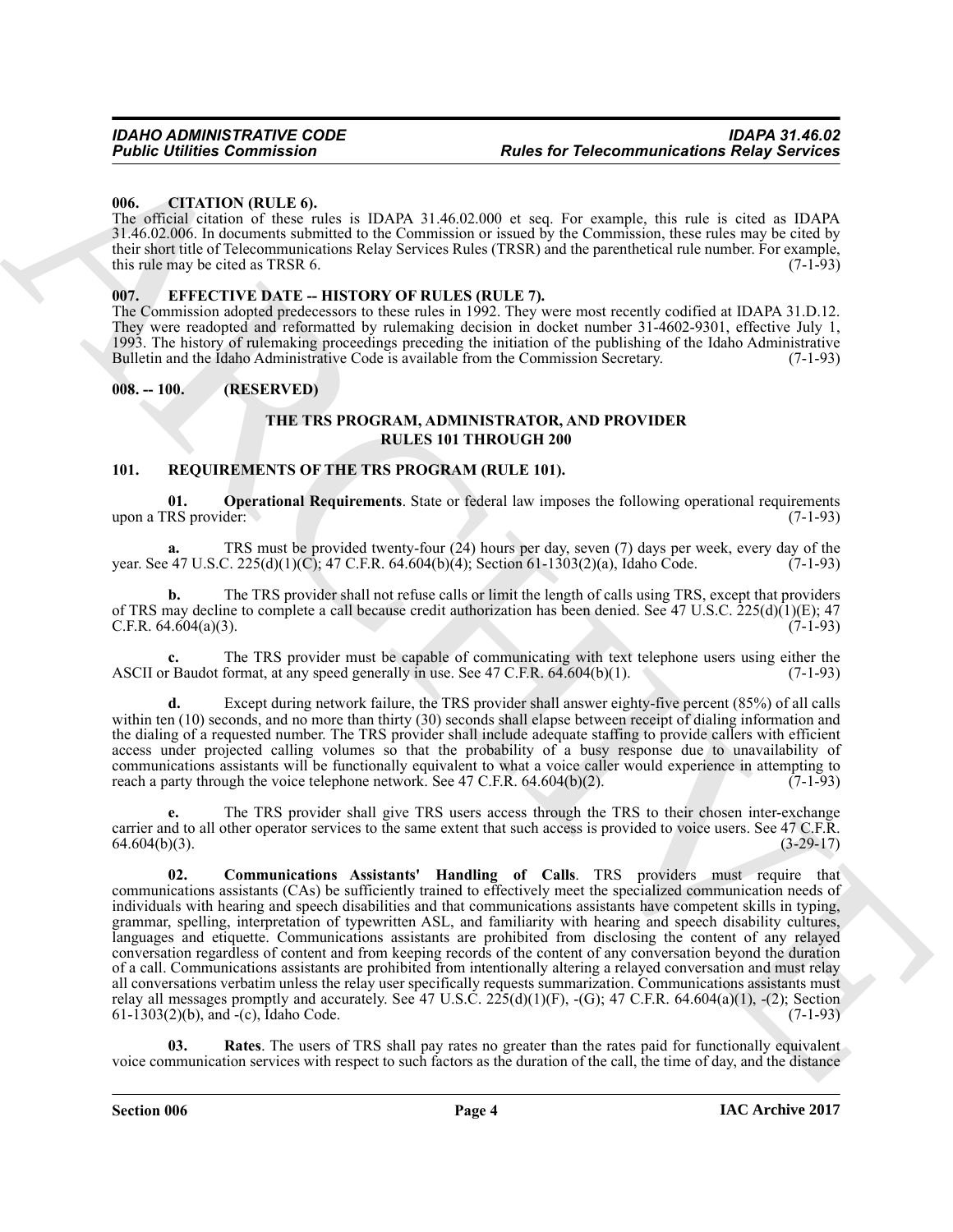#### *IDAHO ADMINISTRATIVE CODE IDAPA 31.46.02 Public Utilities Commission Rules for Telecommunications Relay Services*

<span id="page-4-4"></span>from point of origination to the point of termination. In particular, this means that when a telephone call from one customer to another would not incur long-distance charges if the call were placed directly without use of the TRS system, then there will be no long-distance charge for that call when the TRS system is used, even if the TRS provider is located in a telephone exchange that would ordinarily require a long-distance call to reach the calling or answering party. See 47 U.S.C. 225(d)(1)(D); 47 C.F.R. 64.604(c)(3). (7-1-93)

For Commission Commission Commission and the product of Merchant For Commission Relations For Commission Commission Commission Commission Commission Commission Commission Commission Commission Commission Commission Commis **04. Other Standards and Services**. The standards and services required for TRS providers by this rule are minimum standards and services. The request for proposal for TRS services may require additional standards or services, or if the request for proposals does not, the selection of the TRS provider may take into account the ability of the TRS provider to meet standards or provide services in addition to the minimum standards or services required<br>by this rule. (7-1-93) by this rule.  $(7-1-93)$ 

### <span id="page-4-5"></span><span id="page-4-0"></span>**102. TRS ADMINISTRATOR (RULE 102).**

**01. Appointment and Contract**. The Commission shall appoint and contract with a qualified person to administer the TRS program in accordance with the requirements of state and federal law. The TRS administrator is not an employee or officer of the state of Idaho, but is instead an independent contractor. The appointment and contract shall be for fixed terms, but the Commission may renew terms of appointment or contract.  $(7-1-93$ contract shall be for fixed terms, but the Commission may renew terms of appointment or contract.

<span id="page-4-8"></span><span id="page-4-6"></span>**02. Duties and Responsibilities of Administrator**. The Administrator shall: (7-1-93)

**a.** Consult with and receive recommendations from a telephone industry technical advisory ee (or its representatives) appointed by the Commission; (7-1-93) committee (or its representatives) appointed by the Commission;

**b.** Post a fidelity bond in the amount required by the contract with the Commission; (7-1-93)

**c.** Meet timetables necessary to secure certification of the TRS program by the Federal incations Commission; (7-1-93) Communications Commission;

**d.** Issue (upon such terms as the Commission finds reasonable) a request for proposals to providers of message relay services requesting responsive proposals to provide such services that may be necessary for the program; (7-1-93) program;  $(7-1-93)$ 

**e.** Evaluate responsive proposals to offer TRS services and recommend one (1) or more proposals to mission for its review and approval: (7-1-93) the Commission for its review and approval;

**f.** Enter into a contract with the provider of TRS, which contract and provider have been approved by mission; the Commission;

**g.** Consult with the Idaho State Council for the Deaf and Hard of Hearing and the Idaho State Council on Developmental Disabilities concerning program design and delivery of message relay services to communications-impaired persons within the state of Idaho: and (7-1-93) communications-impaired persons within the state of Idaho; and

**h.** Perform other services concerning the program as may be deemed reasonable and necessary by the sion or required by the Commission in its contract with the TRS administrator. (7-1-93) Commission or required by the Commission in its contract with the TRS administrator.

<span id="page-4-7"></span>**03. Contributions, Gifts and Grants**. The administrator may receive contributions, gifts and grants on behalf of and in aid of the TRS program. The contributions, gifts and grants shall be deposited in the Idaho Telecommunications Relay Services Fund. (7-1-93) Telecommunications Relay Services Fund.

### <span id="page-4-2"></span><span id="page-4-1"></span>**103. ESTABLISHMENT OF TELEPHONE INDUSTRY ADVISORY COMMITTEE (RULE 103).**

**01. Establishment of Committee**. The Commission hereby establishes a telephone industry advisory committee with which the administrator shall consult in the assessment of responses to the RFP, and review the services provided. The industry committee shall have three (3) members, who shall be representatives of: (3-29-17)

<span id="page-4-3"></span>**a.** A large provider of local exchange and intraLATA MTS services in Idaho;  $(3-29-17)$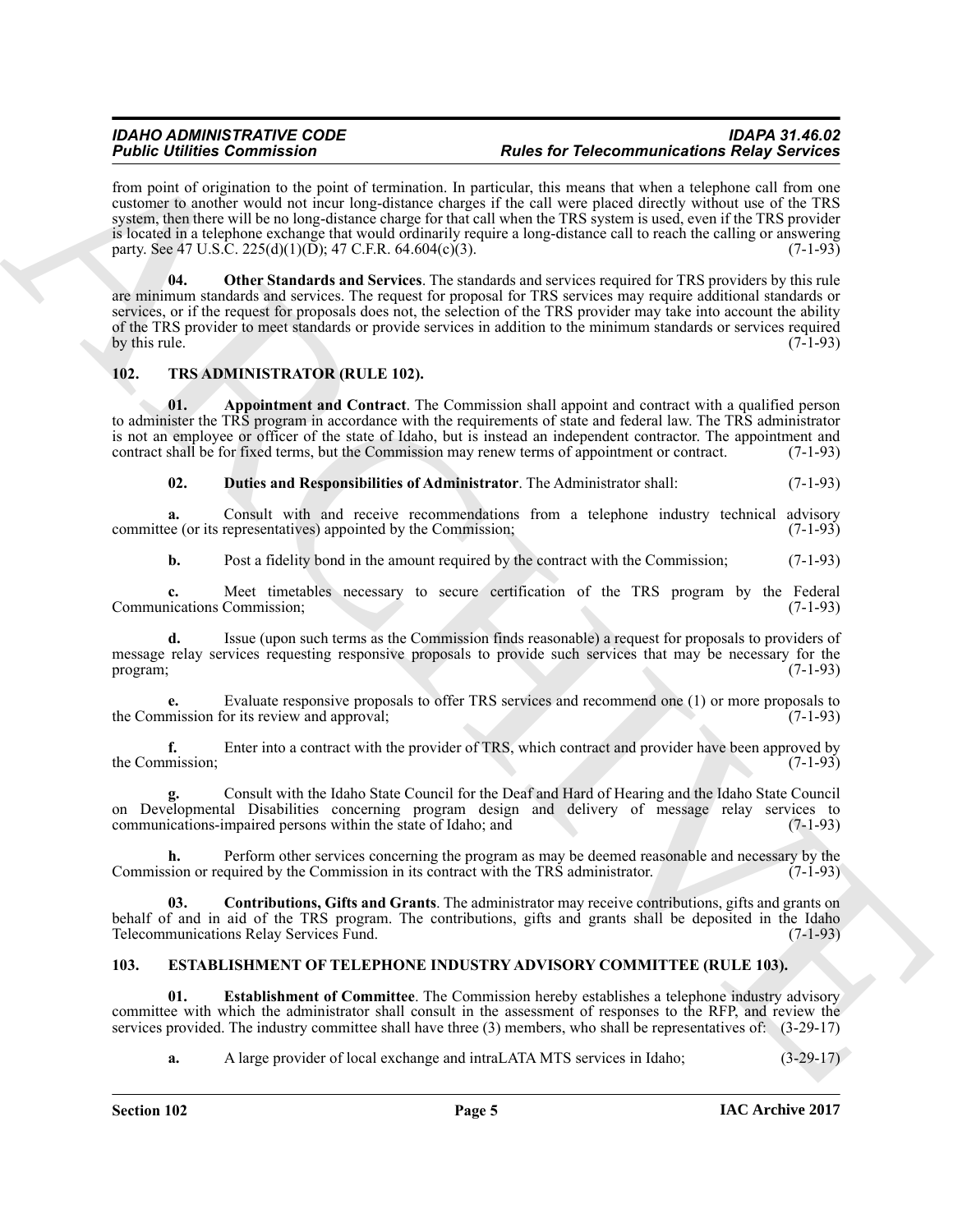**b.** An independent telephone company providing local exchange services and a member of the Idaho e Association (the trade group that includes independent telephone companies in Idaho); and (3-29-17) Telephone Association (the trade group that includes independent telephone companies in Idaho); and

**c.** The Idaho State Council for the Deaf and Hard of Hearing, or the State Council on Developmental Disabilities. (3-29-17) Disabilities. (3-29-17)

#### <span id="page-5-6"></span><span id="page-5-0"></span>**104. CONSULTATION WITH REPRESENTATIVES OF THE HEARING-IMPAIRED AND THE SPEECH-IMPAIRED (RULE 104).**

It shall be the duty of the administrator to consult with representatives of the Idaho State Council for the Deaf and Hard of Hearing and of the Idaho State Council on Developmental Disabilities. (3-29-17) Hard of Hearing and of the Idaho State Council on Developmental Disabilities.

### <span id="page-5-7"></span><span id="page-5-1"></span>**105. REQUEST FOR PROPOSALS (RFP) -- SELECTION OF TRS PROVIDER (RULE 105).**

<span id="page-5-8"></span>**01. Formulation of RFP and Submission to the Commission**. The administrator, shall formulate and submit a request for proposals (RFP) for the provision of TRS to the Commission. The Commission shall review the RFP and return it to the administrator, with comments or changes that Commission finds appropriate, and direct the administrator to issue the RFP. administrator to issue the RFP.

<span id="page-5-9"></span>**02. Requirements of the RFP**. The RFP issued by the administrator must request all companies responding to the RFP to comply with all requirements of state and federal law. See Rule 101. In addition, the RFP may require those responding to the RFP to meet additional requirements contained in the RFP or ask those responding to list additional standards they could meet or additional services that they could provide above the minimums required by state and federal law. (7-1-93)

<span id="page-5-10"></span>**03. Timetable for Decision**. The administrator shall develop a timetable for formulation of the RFP, its review by the Commission, advertisement of the RFP for response, review of proposals submitted in response to the RFP, and final decision selecting a TRS provider that will complete the process of selection of the TRS provider in sufficient time to maintain uninterrupted relay services. (3-29-17) sufficient time to maintain uninterrupted relay services.

#### <span id="page-5-12"></span><span id="page-5-2"></span>**106. STATE CERTIFICATION (RULE 106).**

The administrator shall submit a report to the Idaho Public Utilities Commission, to the Idaho State Council for the Deaf and Hard of Hearing, and to the Idaho State Council on Developmental Disabilities as necessary so that the Commission may file the necessary document with the Federal Communications Commission on or before October 1, 1992, requesting certification of the Idaho TRS in order to allow any Idaho intrastate telephone corporation to comply with its obligations under federal law to provide TRS by contracting with the Idaho TRS provider. (3-29 with its obligations under federal law to provide TRS by contracting with the Idaho TRS provider.

#### <span id="page-5-11"></span><span id="page-5-3"></span>**107. RESOLUTION OF COMPLAINTS (RULE 107).**

The Idaho Public Utilities Commission hereby offers itself as a forum for resolution of customer complaints regarding TRS provided for Idaho intrastate services. Complaints can be filed and handled informally under Rules 401 et seq. of the Telephone Customer Relations Rules, IDAPA 31.41.01.400 et seq., or formally under the Commission's Rules of Practice and Procedure, IDAPA 31.01.01.000 et seq. The Commission commits to process these complaints within the one hundred eighty (180) day timetable set forth in 47 C.F.R. 64.604(c)(5)(i).  $(7-1-93)$ 

## <span id="page-5-4"></span>**108. -- 200. (RESERVED)**

#### **TELECOMMUNICATIONS RELAY SERVICES FUND RULES 201 THROUGH 300**

#### <span id="page-5-13"></span><span id="page-5-5"></span>**201. TELECOMMUNICATIONS RELAY SERVICES (TRS) FUND -- ESTABLISHMENT AND PURPOSE (RULE 201).**

For the transmission of the term is the computer of the computer and a multiplier of the time of the computer of the computer of the computer of the computer of the computer of the computer of the computer of the computer Section 61-1304, Idaho Code, directs the TRS administrator to establish a fund (the telecommunications relay services fund, or TRS fund) for the provision of telecommunications relay services. The TRS administrator is directed to deposit the fund in a depository approved by the Commission and to credit to that fund all monetary contributions, gifts and grants received by the administrator and all charges billed and collected pursuant to Section 61-1305, Idaho Code, and these rules. No funds derived from monies billed and collected from telephone corporations pursuant to Section 61-1305, Idaho Code, and these rules shall be used for the acquisition of end-user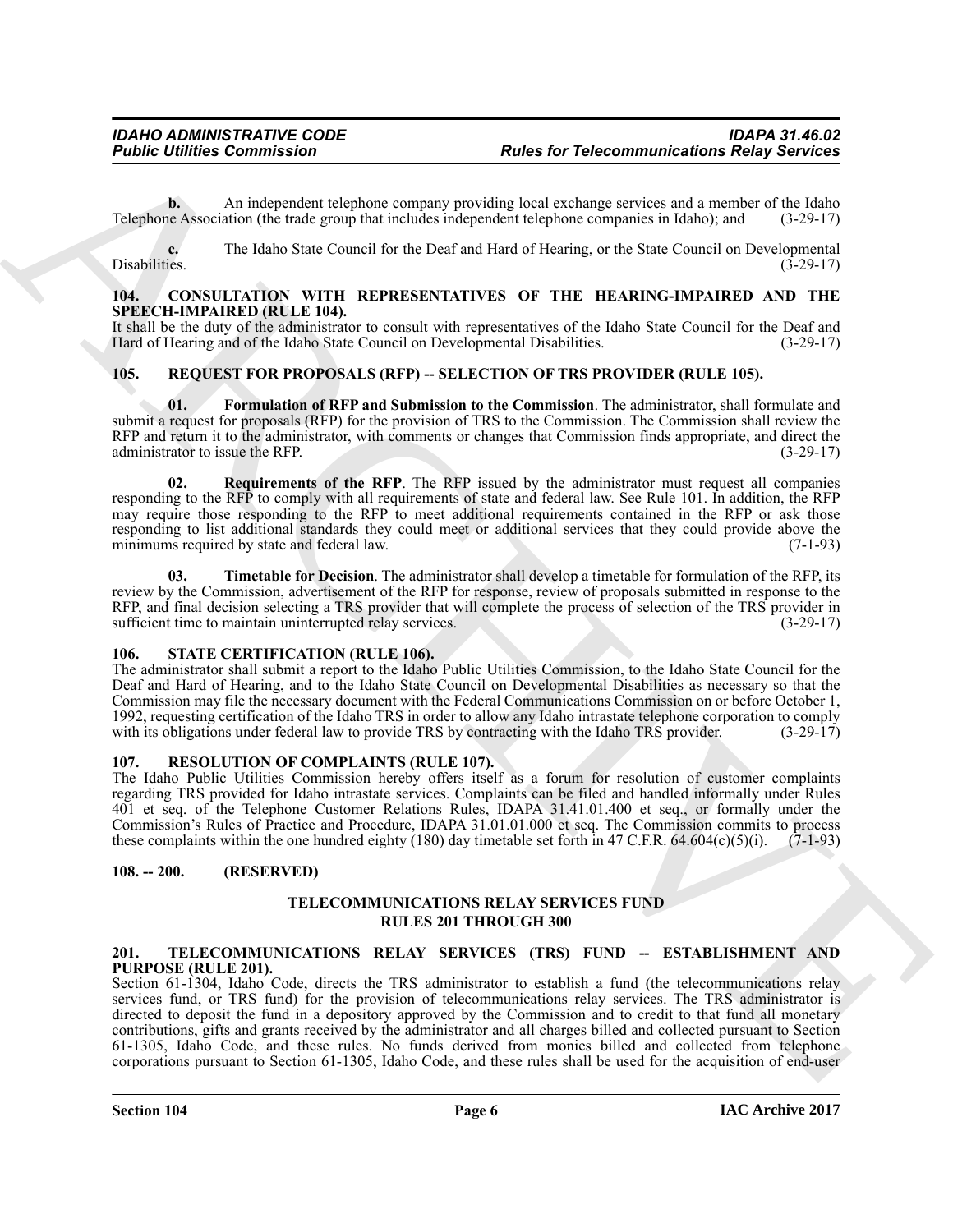text telephones. All monies deposited in the TRS fund shall be spent for the purpose of defraying the expenses, debts and costs incurred in carrying out the provisions of the TRS program, or for defraying administrative expenses of the administrator, including necessary expenses for consultants to the administrator, expenses for travel, supplies and equipment and other expenses of the administrator necessary for the implementation of the TRS program. All monies credited to the TRS fund may be spent by the administrator at such times and in such manner as authorized by this Commission's rules, orders or contract with the administrator. (7-1-93)

# <span id="page-6-3"></span><span id="page-6-0"></span>**202. THE COMMISSION'S DETERMINATION OF FUNDING LEVELS (RULE 202).**

<span id="page-6-6"></span>**01. Issuance of Commission Order**. On or before March 1 of each succeeding year, the Commission shall issue an order in response to the administrator's annual report that will establish funding levels to be in effect for the twelve months beginning April 1 following issuance of the order. The Commission may issue an order revising funding levels at other times in order to preserve the integrity of the fund. (3-29-17) funding levels at other times in order to preserve the integrity of the fund.

<span id="page-6-5"></span>**02.** Findings and Directives of the Order Prescribing Funding Levels. All orders prescribing evels issued pursuant to Rule 202.01 shall contain the following: (7-1-93) funding levels issued pursuant to Rule 202.01 shall contain the following:

**a.** The Commission's finding of the funding target for the TRS program for the twelve (12) months beginning April 1 (or other appropriate time, if the order is not issued to be in effect for twelve (12) months beginning April 1), based upon anticipated expenses of operation of the TRS program for those twelve  $(1\overline{2})$  months and prudent management of minimum fund balances; and  $(7-1-93)$ management of minimum fund balances; and

**b.** The Commission's findings of the fair, just and reasonable allocations of the twelve (12) month funding target that will come from telephone corporations providing local exchange service and that will come from telephone corporations providing MTS/WATS services, respectively. (7-1-93)

<span id="page-6-4"></span>**03. Calculation of Funding Levels**. Telephone corporations providing local exchange service in Idaho and telephone corporations providing intrastate MTS/WATS services in Idaho must contribute to the TRS fund as follows: (7-1-93) follows:  $(7-1-93)$ 

**a.** Each telephone corporation providing local exchange service in Idaho shall file a monthly report, due on or before the first of each month, stating the number of local access lines it has for that month. The data used to determine a local exchange company's number of local access lines shall be the same as that used for monthly reporting to the administrator of the Universal Service Fund (USF) for the monthly USF report. See USF Rule 201.01, IDAPA 31.46.01.201.01. 201.01, IDAPA 31.46.01.201.01.

For the interaction of the two-distincts of the continues of the continues of the second and the second and the second and the second and the second and the second and the second and the second and the second and the seco **b.** Each telephone corporation providing intrastate MTS/WATS service in Idaho is required to contribute to TRS funding in proportion to the number of its intrastate MTS/WATS billed minutes, provided that those telephone corporations providing intrastate MTS/WATS service in Idaho that use the services of another telephone corporation for the actual transportation of calls and that have been granted exemptions from contributions to the Universal Service Fund by the Commission, the USF administrator, or the Commission staff are also granted exemptions from contributions to the TRS fund by operation of this rule. The USF administrator shall provide the TRS administrator with a list of all telephone corporations exempted from contributing to the USF and all changes to that list whenever they are made. The data determining an MTS/WATS company's number of intrastate MTS/WATS billed minutes for a given monthly report due on or before the first of the month shall be the same provided to the administrator of the Universal Service Fund (USF) for the USF report also due on or before the first of that month.<br>See USF Rule 201.02. IDAPA 31.46.02.201.02. See USF Rule 201.02, IDAPA 31.46.02.201.02.

#### <span id="page-6-2"></span><span id="page-6-1"></span>**203. TELEPHONE CORPORATIONS' MONTHLY REMITTANCES TO THE TRS ADMINISTRATOR (RULE 203).**

Unless otherwise provided by order of the Commission or written exemption of the USF administrator or the Commission staff, on or before the first day of each month, all local exchange companies providing local exchange service in Idaho shall remit to the TRS administrator the funds due under the Commission's order issued pursuant to Rule 202. Unless otherwise provided by order of the Commission or written exemption of the USF administrator or the Commission staff, on or before the first day of each month all MTS/WATS companies providing intrastate MTS/ WATS services shall remit to the administrator the funds due under the Commission's order issued pursuant to Rule 202.  $202.$  (7-1-93)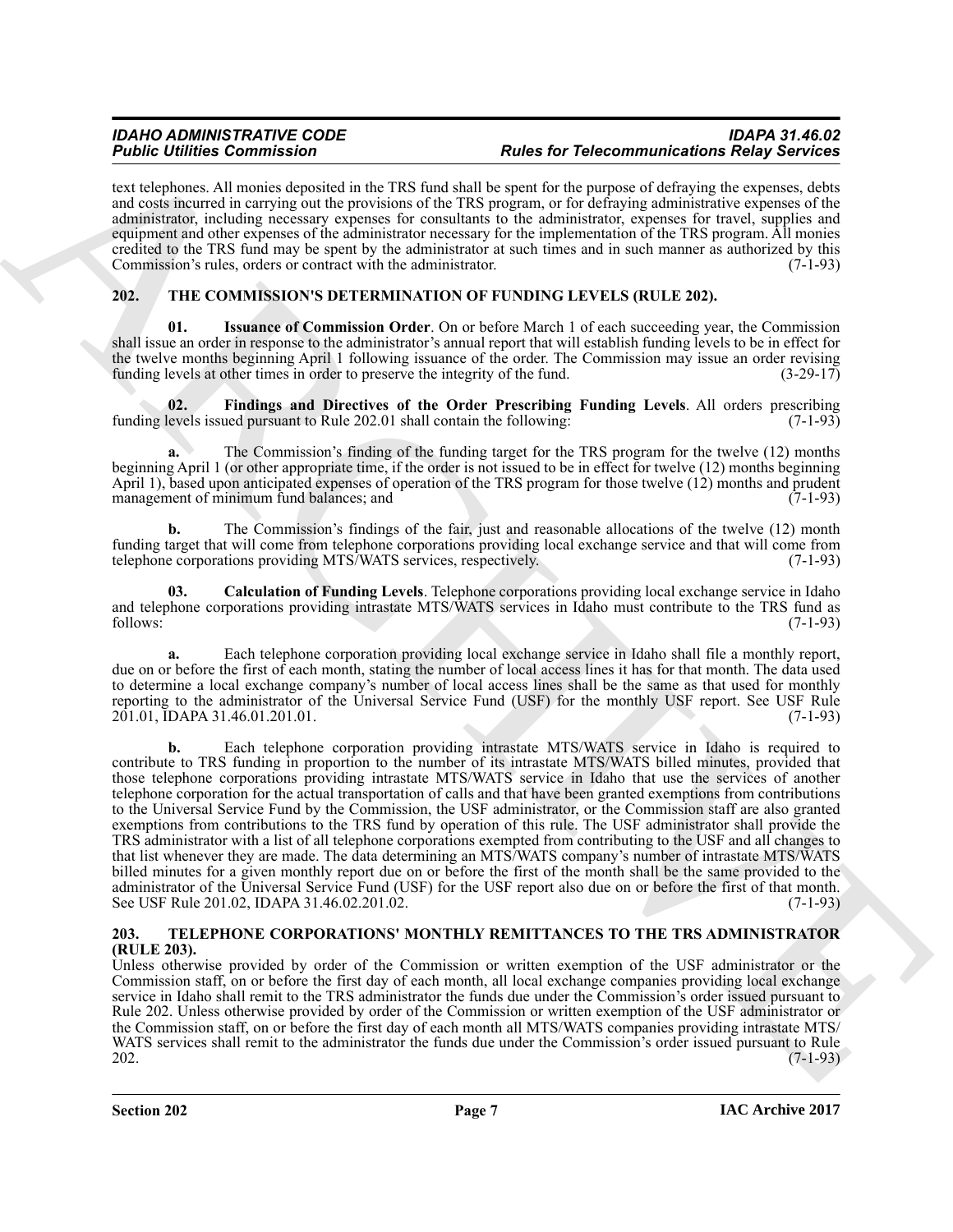#### <span id="page-7-5"></span><span id="page-7-0"></span>**204. THE ADMINISTRATOR'S QUARTERLY REPORT TO THE COMMISSION (RULE 204).**

On or before the fifteenth day after the close of each quarter, the administrator shall submit a report to the Commission providing the following information:  $(7-1-93)$ Commission providing the following information:

**01. Administrator's Disbursements**. The administrator's disbursements to the TRS provider for the (7-1-93) quarter.  $(7-1-93)$ 

<span id="page-7-11"></span><span id="page-7-10"></span><span id="page-7-7"></span><span id="page-7-6"></span>**02. Administrator's Fees**. The administrator's fees for the quarter. (7-1-93)

**03. List of All Companies**. A list of all companies remitting monies to the TRS fund during the quarter, indicating which companies have remitted funds for their provision of local exchange service, which companies have remitted funds for their provision of MTS/WATS services, and which companies have remitted both.  $(7-1-93)$ 

**04. Total Amounts Remitted**. The total amounts remitted to the TRS fund by local exchange companies during the quarter, the total amounts remitted by MTS/WATS companies during the quarter, and the sum of the two: (7-1-93) of the two;  $(7-1-93)$ 

<span id="page-7-12"></span>**05. Total Number of Local Calls**. The total number of local calls handled by the TRS provider during the quarter, the total number of intrastate and interstate calls handled by the TRS provider during the quarter (keeping separate totals for each), and the total number of intrastate and interstate MTS/WATS minutes billed by the TRS provider during the quarter (keeping separate totals for each); (7-1-93) provider during the quarter (keeping separate totals for each);

<span id="page-7-9"></span>**06.** Interest, Contributions and Other Income. Interest earned during the quarter, contributions during the quarter, and any other income for the quarter; and (7-1-93) received during the quarter, and any other income for the quarter; and

<span id="page-7-8"></span>**07. Fund Balances for the Quarter**. Beginning, ending and monthly fund balances for the quarter, together with any information that may be necessary to calculate beginning and ending balances for the quarter.

 $(7-1-93)$ 

#### <span id="page-7-2"></span><span id="page-7-1"></span>**205. THE ADMINISTRATOR'S ANNUAL REPORT TO THE COMMISSION (RULE 205).**

<span id="page-7-3"></span>**01. Report of Existing Financial Conditions**. On or before February 15 of each year, the rator shall submit a report to the Commission providing the following information: (3-29-17) administrator shall submit a report to the Commission providing the following information:

**a.** A statement of the TRS fund's income in the previous calendar year from remittances by local exchange companies and from remittances by MTS/WATS companies, and the total, and a statement of all other income (including interest), gifts, contributions, etc., for the calendar year; (7-1-93)

**b.** Actual TRS fund balances at the end of the quarters ending in March, June, September and December of the preceding calendar year; and (7-1-93)

<span id="page-7-4"></span>**c.** The statewide line count for local service lines on January 1 of that year and January 1 of the previous year, and the total number of MTS/WATS minutes reported to the TRS administrator for the year ending the previous December 31 and the year ending the December 31 before that. (3-29-17) previous December 31 and the year ending the December 31 before that.

For the Telecommutete Commission Track Control in the School Commission Religion School Commission Religion School Commission Religion School Commission (EU) and the Commission (EU) and the Commission Commission (EU) and **Report on Use of the TRS Program**. The administrator shall also report, based upon information to be supplied by the TRS provider, upon use of the TRS program in the previous calendar year. The administrator's contract with the TRS provider shall require appropriate data collection by the TRS provider, including, but not limited to, the number of calls handled by the provider, with breakdown showing whether the calls are local or MTS, intrastate or interstate MTS, total intrastate and interstate MTS minutes, the hours when calls are made (e.g., from 8 a.m. to 5 p.m., from 5 p.m. to 11 p.m., from 11 p.m. to 8 a.m.), days of the week when calls are made, and patterns of increased or decreased usage of the TRS program from month to month for the previous calendar year. The TRS provider shall provide this information by month to the TRS administrator on dates to be specified by the administrator. (7-1-93) administrator. (7-1-93)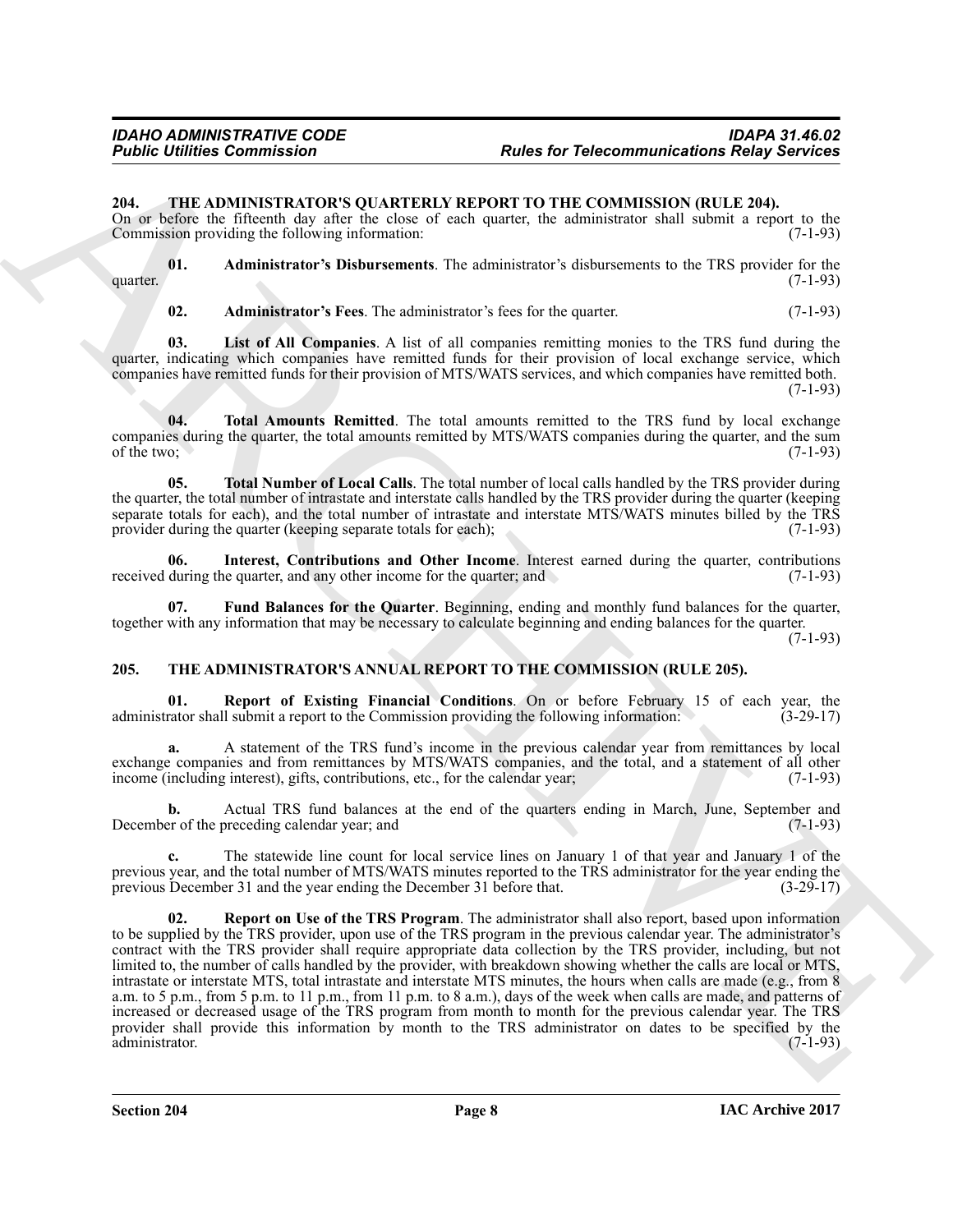#### *IDAHO ADMINISTRATIVE CODE IDAPA 31.46.02 Public Utilities Commission Rules for Telecommunications Relay Services*

<span id="page-8-8"></span>**03. Recommendation**. The administrator shall report the TRS fund's expected surplus or deficit for the twelve months beginning April 1 based upon the assumption that the TRS funding levels will not change. The administrator shall also report whether this surplus or deficit will alter the expected fund balance during the twelve (12) months beginning April 1 following the report significantly enough to recommend that TRS funding levels be increased or decreased. If the administrator believes that the TRS funding levels should be increased or decreased, the administrator shall recommend a target balance for the TRS fund for the end of the twelve (12) months beginning April 1 following this report and the amount by which TRS fund remittances should be increased or decreased beginning April 1 to meet this target. (7-1-93)

<span id="page-8-10"></span><span id="page-8-9"></span>**Review by Commission Staff**. On or before March 1 the Commission Staff shall review the calculations and recommendations of the administrator and call any errors or omissions to the attention of the administrator and the Commission.

**Form 10. Example 20. Conservation** and the state for Form of the Second Proposition Results and the state of the state of the state of the state of the state of the state of the state of the state of the state of the **05. Report a Public Record -- Workpapers Exempted Trade Secrets**. The report of the administrator showing statewide totals for local service and MTS/WATS minutes, inventories of service lines, and other information not identifying a telephone corporation or a customer is a public record available for inspection, examination and copying under Section 74-102, Idaho Code. Workpapers accompanying the report (including those produced by the USF administrator) showing individual telephone corporation's data for Title 62 services and individual telephone corporation's reports to the TRS or USF administrators showing data for their Title 62 services, together with any data for Title 61 services protected from disclosure under applicable Trade Secret Law, are trade secrets exempt from disclosure under Section 74-107(1), Idaho Code. (7-1-93)

#### <span id="page-8-0"></span>**206. -- 300. (RESERVED)**

# **PARTICIPATION IN THE TRS PROGRAM RULES 301 THROUGH 400**

### <span id="page-8-7"></span><span id="page-8-1"></span>**301. PARTICIPATION IN PROGRAM (RULE 301).**

All telephone corporations providing local exchange service within the state of Idaho and all telephone corporations providing intrastate message telecommunications service (MTS) within the state of Idaho, including those otherwise exempt from the jurisdiction of the Commission pursuant to Section 61-104, Idaho Code, and those providing local exchange service or MTS/WATS pursuant to the Telecommunications Act of 1988, Sections 62-601 et seq., Idaho Code, are required to participate in the TRS program and to contribute to the TRS fund under these rules, except as provided by Rules 203 and 302. provided by Rules  $20\overline{3}$  and  $302$ .

#### <span id="page-8-4"></span><span id="page-8-2"></span>**302. EXEMPTION FROM TRS PARTICIPATION AND FUNDING (RULE 302).**

The Commission may permit a telephone corporation that provides local exchange service in Idaho or intrastate MTS/WATS service in Idaho to provide TRS to its customers through a TRS provider other than the provider selected by the Commission and may waive the telephone corporation's obligation to participate in the program and to fund<br>the program if the Commission finds, upon application by the telephone corporation, that: (7-1-93) the program if the Commission finds, upon application by the telephone corporation, that:

<span id="page-8-5"></span>**01. ADA**. The telephone corporation will meet its obligation to its Idaho customers in accordance with ards set forth in the Americans with Disabilities Act. (7-1-93) the standards set forth in the Americans with Disabilities Act.

<span id="page-8-6"></span>**02. TRS Program**. The operation or provision of TRS under the program approved by the Commission will not be substantially impaired if that telephone corporation does not participate in or fund the TRS program.  $(7-1-93)$ 

### <span id="page-8-3"></span>**303. -- 999. (RESERVED)**